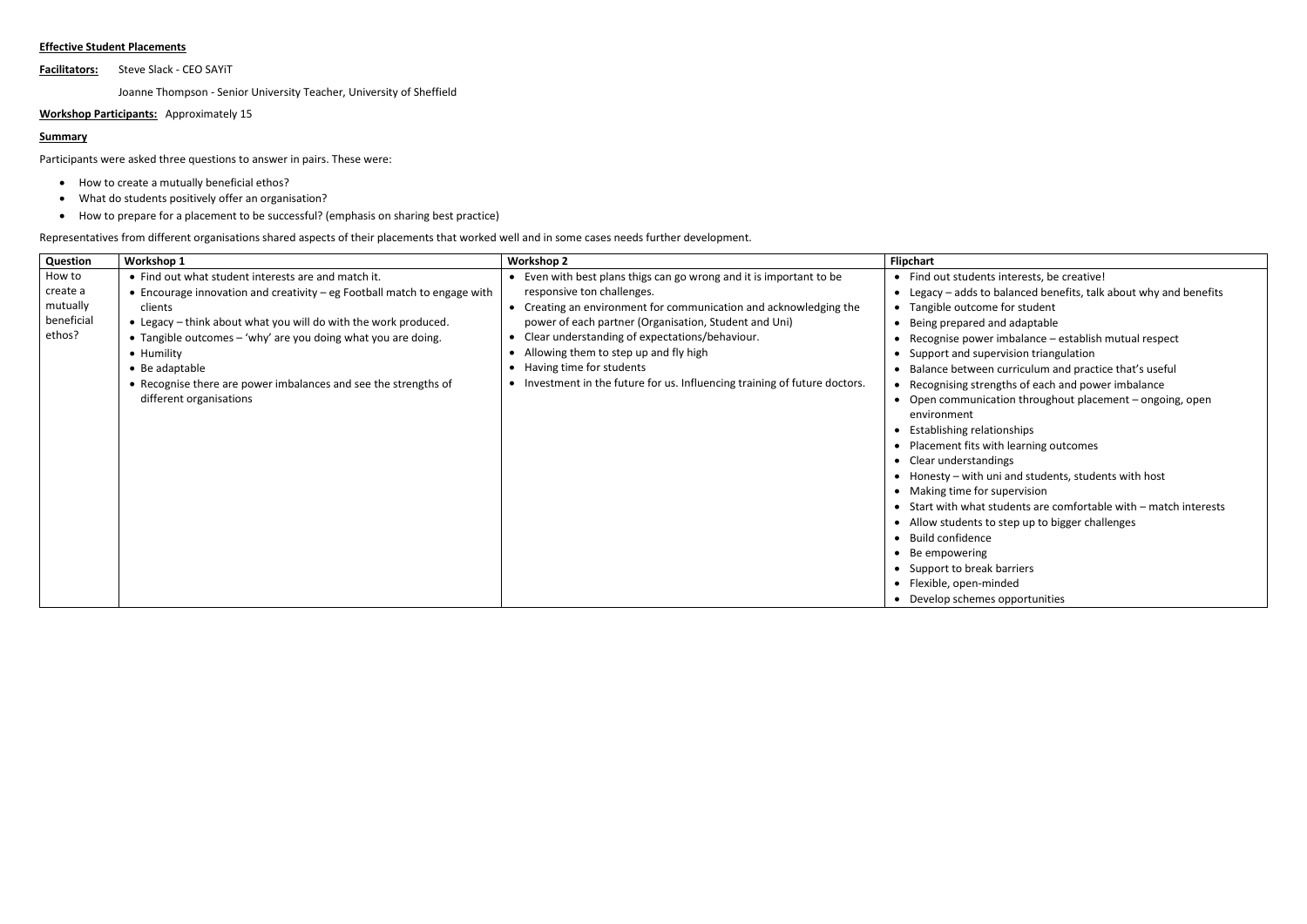| What do       | • Articulate, computer literate, good communication, personable.              | • Fresh perspective, digital skills (setting up databases) research skills, | • Good talkers                       |
|---------------|-------------------------------------------------------------------------------|-----------------------------------------------------------------------------|--------------------------------------|
| students      | • Scrutiny – thinking about 'why' we do things the way we do.                 | action planning                                                             | Passionate<br>$\bullet$              |
| positively    | • What they can do for organisations - value the clients - take them          | • Have an objective view, links with academic staff.                        | IT literate<br>$\bullet$             |
| offer an      | seriously.                                                                    | • Youth - brings fresh perspective but mature students bring experience.    | • Constant scrutiny                  |
| organisation? | • Deeper knowledge of the sector.                                             | • Energy                                                                    | • Give a sense of im                 |
|               | • Impact assessment - evaluation.                                             |                                                                             | Deeper/current se<br>$\bullet$       |
|               | • Make staff feel good                                                        |                                                                             | Evaluation/impac<br>$\bullet$        |
|               | • Reenergise an organisation                                                  |                                                                             | Students help stat<br>$\bullet$      |
|               | • Objective reflection and critique                                           |                                                                             | Aspirations - deve<br>$\bullet$      |
|               | • Age of students is close to our client group – create aspirations for them. |                                                                             | <b>Generating conve</b><br>$\bullet$ |
|               | Similarly if they are more mature they have different skills to offer.        |                                                                             | Curiosity<br>$\bullet$               |
|               | • Curiosity, questioning minds.                                               |                                                                             | Thread/connectio<br>$\bullet$        |
|               |                                                                               |                                                                             | New insights from<br>$\bullet$       |
|               |                                                                               |                                                                             | Flexibility<br>$\bullet$             |
|               |                                                                               |                                                                             | End goal containe                    |
|               |                                                                               |                                                                             | Digital knowledge<br>$\bullet$       |
|               |                                                                               |                                                                             | • Understanding the                  |
|               |                                                                               |                                                                             | prospects, qualifid                  |
|               |                                                                               |                                                                             | • Aspiration for oth                 |
|               |                                                                               |                                                                             | $\bullet$ Think creatively -         |
|               |                                                                               |                                                                             | Makes staff feel a<br>٠              |
|               |                                                                               |                                                                             | • Yearly calendar fo                 |
|               |                                                                               |                                                                             | Planned visit prior<br>$\bullet$     |
|               |                                                                               |                                                                             | Create resources,<br>$\bullet$       |
|               |                                                                               |                                                                             | practice, research                   |
|               |                                                                               |                                                                             | • Where possible pr                  |
|               |                                                                               |                                                                             | • Some humility on                   |
|               |                                                                               |                                                                             | contribute                           |
|               |                                                                               |                                                                             | • A really good indu                 |
|               |                                                                               |                                                                             | and expectation f                    |
|               |                                                                               |                                                                             | Clear set of object<br>$\bullet$     |
|               |                                                                               |                                                                             | progress towards                     |
|               |                                                                               |                                                                             | Fresh perspective<br>$\bullet$       |
|               |                                                                               |                                                                             | Digital skills - soci<br>$\bullet$   |
|               |                                                                               |                                                                             | Research skills                      |
|               |                                                                               |                                                                             | Links to teaching<br>$\bullet$       |
|               |                                                                               |                                                                             | • Youth                              |
|               |                                                                               |                                                                             |                                      |
|               |                                                                               |                                                                             |                                      |
|               |                                                                               |                                                                             |                                      |
|               |                                                                               |                                                                             |                                      |
|               |                                                                               |                                                                             |                                      |
|               |                                                                               |                                                                             |                                      |
|               |                                                                               |                                                                             |                                      |
|               |                                                                               |                                                                             |                                      |
|               |                                                                               |                                                                             |                                      |
|               |                                                                               |                                                                             |                                      |
|               |                                                                               |                                                                             |                                      |
|               |                                                                               |                                                                             |                                      |
| How to        | • Planned visit by students prior to placement starting                       | • Pre interview meeting.                                                    | • Clearly define pro                 |
| prepare for a | • Have a yearly calendar across MDH with details of where students are        | • Induction, mentor/buddy.                                                  | tutors                               |
| placement to  | going at different times of the year.                                         | • Clearly defined project and planning ahead.                               | Plan ahead, under<br>٠               |
| be            | • Importance of supervision on placement - having a named contact             | • Timeliness of meetings - prior to starting. Formal induction to meet      | Having time for al<br>٠              |
| successful?   | person/key person to report to/ask for help.                                  | members of team.                                                            | • Treat students as                  |
|               |                                                                               |                                                                             |                                      |

ny – why we do things

- importance
- Bector knowledge
- act and outcomes
- taff to feel good "doing a good job"
- eveloping
- versations

tion that runs through from University to VSO om students curiosity

ned tasks

- 
- the norms of the sector you're volunteering in, UoS ifications and experience needed
- thers
- $T -$  find out students interests and matching
- l as good as students develop
- for organisations for all student placements ior to placement
- s, help at events, constructive critical eye on current ch
- projects with a very clear and tangible outcome on both sides and understanding of what each can
- duction programme/pack which sets out timeframes n for both sides
- ectives and arrangement for assessing and monitoring ds them
- 
- ocial media

staff to support

roject from all sides – job description, discuss with

lerstand university point of view all things prior to starting placement Is member of team